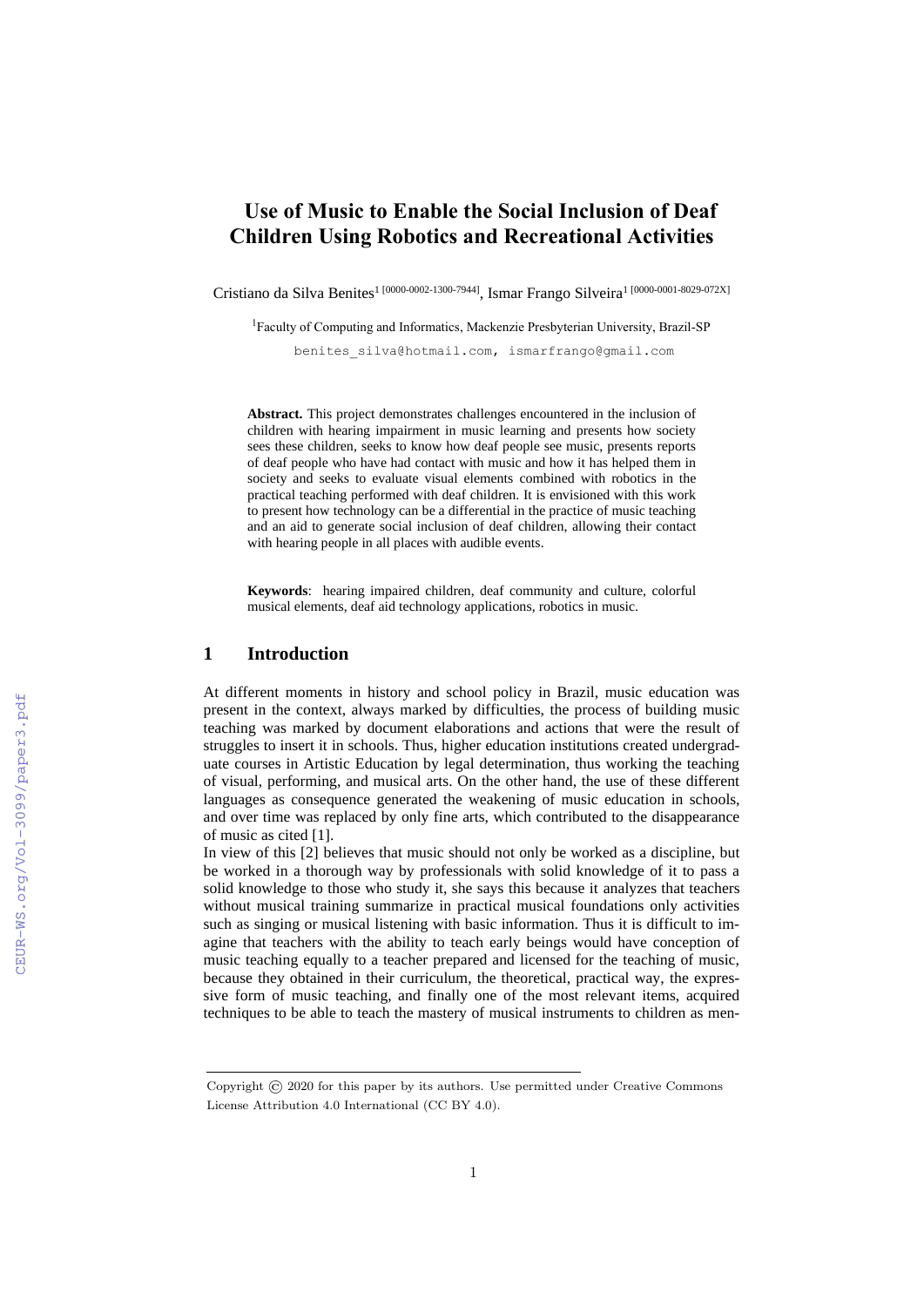tioned [3], the self still defends how important music is being taught in schools for better cognitive development of children.

The author [3] also proposed some questions to be analyzed in this world of music education in schools, one of them is to analyze the fact that a teacher not licensed in music guiding children, the error inserted in this medium also, of teachers not graduated in music, teach this specific subject in schools. Another factor that is also relevant is the consideration of equality between teachers with musical training or not according to law 11,769 in 2008. Thus, it is intended to seek new alternatives that can help meet these needs in schools in the musical sphere, for this it is necessary to explore the technological means to be as an aid of music learning in schools, in addition there are cases of children with very specific needs, such as hearing impairment, which would be another case study factor for music teaching.

Currently in Brazil there are different types of deficiencies, and it can be auditory that is the theme, or visual, motor, with its degrees of severity. In the case of auditory, according to census data, it reached the third position, lagging the visual, and motor impairment, which occupies the first general position [3].

This research sought to delimit the theme, comprising a search for bibliographic references in relation to the theme, thus we were aware of several articles and books among which we highlight an article of [4] with the name "Deafness and Music: is this a paradox?" where this same author also has a doctoral thesis with the theme "Teaching Music to deaf students: perspectives for inclusive pedagogical action", among the various books analyzed we find the book "The musicality of the deaf: representation and stigma" of the researcher Nadir Haguiara-Cervellini, we had other articles and books used as a theoretical basis, but all the others were musical currents and others pointed to libras learning.

The formation of deaf individuals has broken many paradigms that until a few years ago represented unique models, and has allowed deaf people to have new opportunities, such as going to a cinema, to a park, to school and being able to interact simply, and being able to learn music and feel it like other people.

## **2 Use of colors in music to aid deaf people**

For several years, researchers tried to relate musical notes with colors and even in the old east these relationships were made between these two [5]. We will show below a table where the relationship made by several researchers during the centuries that sought to idealize this relationship between music and colors is presented in Fig. 1:



**Fig 1.** Three centuries of color scales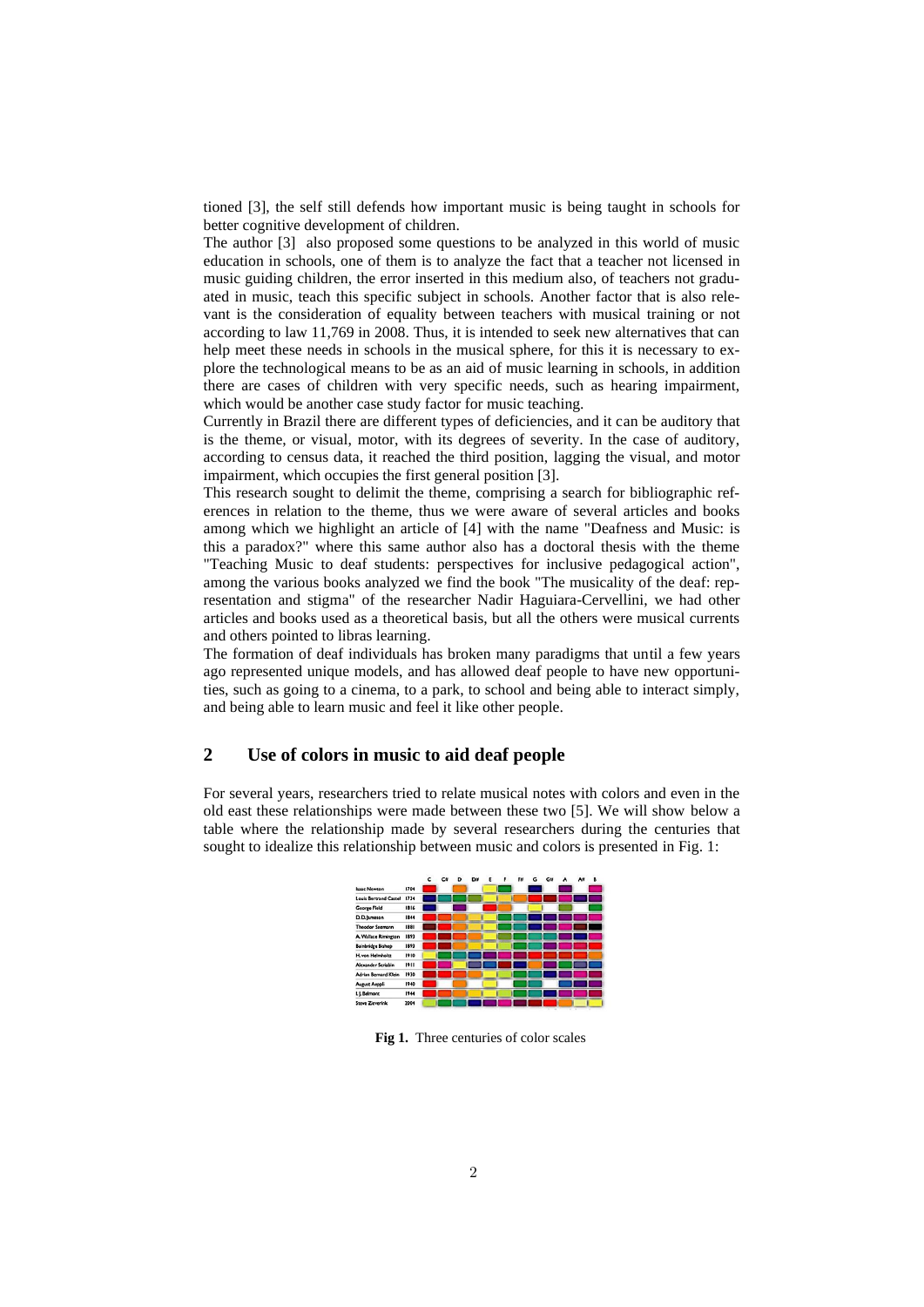It is possible to analyze in this table that the relationships do not follow the same pattern between colors and intervals of musical notes, because there were many personal perceptions among the researchers, which means that there was only meaning for those who defined them. For this reason, there is a need for a standardization between music and colors, so that the learning process can be carried out through audiovisuality and show efficiency.

[6] is also used for a relationship between colors and musical notes with purpose in the frequencies of sounds and frequency of colors. With this thought of analyzing the low colors (430x1012) which in this case represents the red with darker tint and making use of the concept of tuning (There 440 Hertz), the researcher noticed that the tone that has the closest relationship would be the SUN that is below the A 392 Hertz. The comparison is perfect, but it is concluded that it is not all frequencies that are equivalent in tones due to the temperate nature of the tuning in the west.

In Fig. 2 we show the Law of the Octaves/Periodic Law, which deal with the underlying ratio of the vibration scale and thus, therefore, is the basis for all theories that relate to the relationships between colors and musical notes (the repetition of the notes on the board means the sharp "#") [6].

| <b>Color frequency</b> | Color name            | <b>Frequency 40</b><br>octaves below | note<br>name | <b>Freand note</b><br>quorum | <b>Difference</b> |
|------------------------|-----------------------|--------------------------------------|--------------|------------------------------|-------------------|
| 430 (x 1012)           | <b>Red</b>            | 391,3                                | <b>Sun</b>   | 392                          | 0,7               |
| 460 (x 1012)           | Red / Orange          | 418.6                                | Sun          | 415                          | 3,6               |
| 490 (x 1012)           | Orange                | 445.9                                | <b>There</b> | 440                          | 5,9               |
| 520 (x 1012)           | Yellow                | 473.2                                | <b>There</b> | 466                          | 7,2               |
| 550 (x 1012)           | Lemon                 | 500.5                                | You          | 494                          | 6,5               |
| 580 (x 1012)           | Green                 | 527,8                                | C            | 524                          | 3,8               |
| 610 (x 1012)           | <b>Turquoise</b>      | 555,1                                | C            | 555                          | 0,1               |
| 640 (x 1012)           | Blue                  | 582,3                                | Defendant    | 588                          | 5,7               |
| 680 (x 1012)           | Indigo                | 618,7                                | Defendant    | 623                          | 4,3               |
| 720 (x 1012)           | <b>Dark Violet</b>    | 655,1                                | Mi           | 669                          | 13,9              |
| 760 (x 1012)           | <b>Violet Lighter</b> | 691,5                                | Make         | 700                          | 8,5               |
| 800 (x 1012)           | <b>Ultraviolet</b>    | 727,9                                | Make         | 742                          | 14,1              |

**Fig. 2.** Sound and Color Frequencies

This research becomes interesting because of the musical notes and colors in the music are constituted of frequencies, but there is a problem that the musical note is always a single color or vice versa, so the relationship that the musical note has with a color would have a lot of variation, and every moment would have other colors.

A researcher in the Arts department of PUC-RJ made a relationship between music and colors, in the case of Celso Braga Wilmer (1948). The same has training in visual communication, mathematics, and music, of which were the researcher developed a project to facilitate the learning of reading sheet music as quoted [6].

Wilmer developed a work focused on the musical pedagogical form, focused on the understanding of music through sheet music, so he named his work "Rainbow Score". The aim of this study was to adapt traditional cores to provide a form of ease to music students with established musical symbols, where Wilmer saw themes [7]. abstracts. Based on the levels of abstraction of learning of Jean Piaget (1896-1980), the project

sought to insert the score already existing within a presentation of the chromatic mod-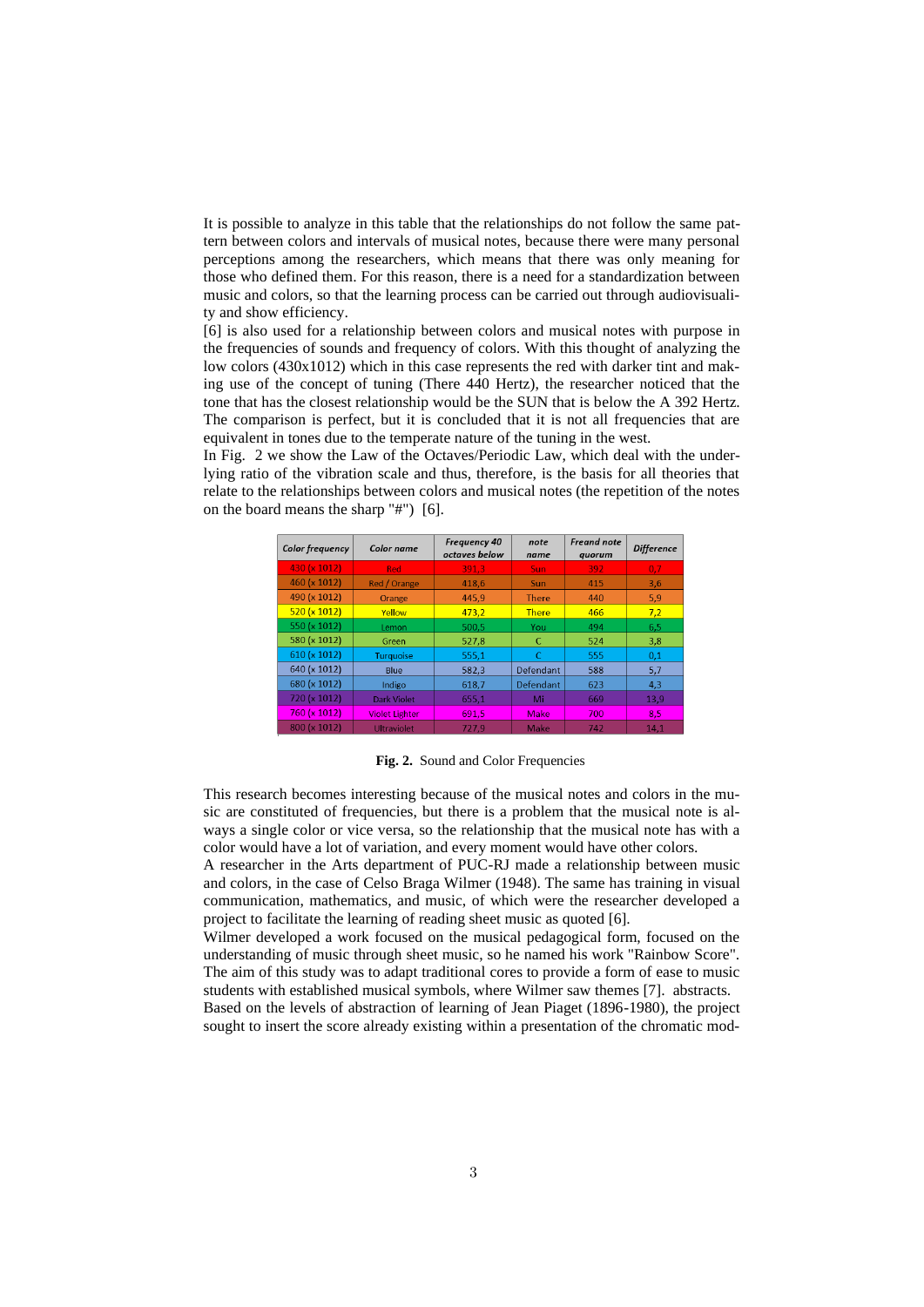el that he himself adopted, applying the scales and shades the largest and smallest in its duration, harmonic and melodic, etc. Thus, after the application of Wilmer's project are the degrees of the musical scales that receive the colors and cease to be the tones, as a kind of figure on a background [6]. You can see below how this relationship works in the Fig. 3.



**Fig. 3.** Harmonic functions with colors.

Still dealing with harmonic functions, the researcher Wilmer made a relationship between musical intervals and colors very different from previous researchers, and so many others of today, the work proposed by the same is somewhat effective, and this can be seen as a great principle for analyzing music using colors, is considered relational character what notes and colors can have in a given music.

Another project that deserves to be mentioned is the "CO. Diesis" which was conceived by the Balearic Islands University in Spain, where it was developed thinking of blind people and works the relationship of colors with sound, where color becomes sound[7]. This work was a pathway for the software "CromoTMusic" that also stands out in this concept.

The principle of work is to transform sounds into colors for blind people, already in the background one has the idea of working on the transformation of musical notes into colors to help deaf people in contact with music. At the point of view of audiovisuality the circumstance cited is very important because we speak of two deficiencies (hearing and vision) that are treated in audiovisuality one of them deafness can be compensated through colors, in the case of contact with music.

# **3 Methodology**

In this project we present to the child's deaf fundamentals of music, such as musical notes, rhythms and tempo of the compass, coming out of the traditional way that makes use only of a book, a blackboard or any other medium other than with the use of technology, in this way will be made the use of the following materials:

• *Mbot robot adapted with a single LED that supports 7 colors / bluetooth.*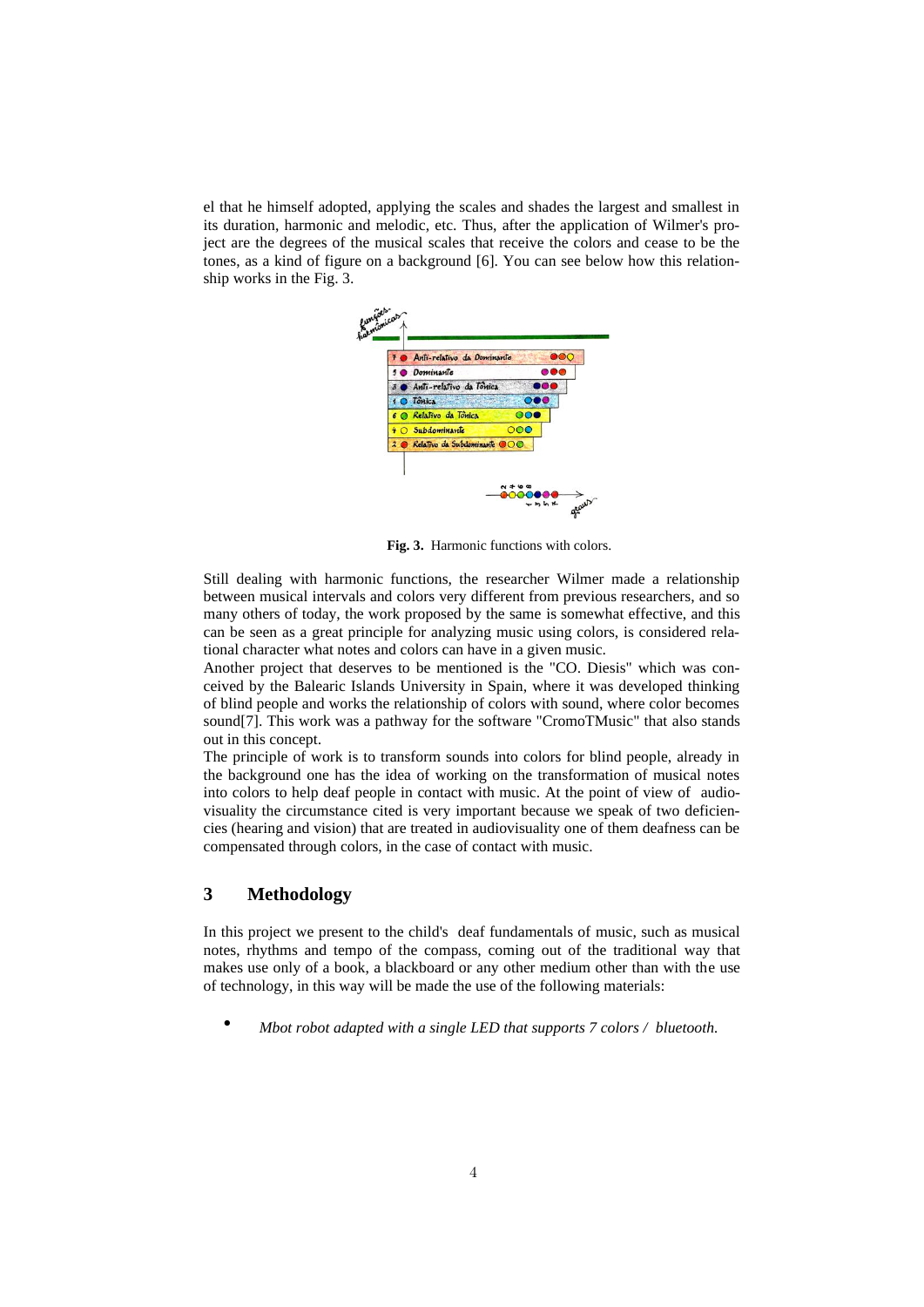- *USB vibratory bracelet could not find a bluetooth bracelet.*
- *Grand piano Roland,*
- *iPad-Pro,*
- *Python language to configure the robot.*
- *Editom for demonstration (SOL clave).*

To achieve the goal in the experiments we will work with a robot integrated with Scratch that is a programming language composed of blocks created by Papert in 2008, and more specifically use it adapted in a version of Makeblock, so we will have the possibility to control the robot and its resources through a mobile device, this can be a mobile phone, tablet or iPad, where children will make combinations in the application.

Before starting any activity with the robot, we will teach the concepts of the project so that children can understand what each item means during the practice of recreational activities, because none of the children has musical knowledge, this in the theoretical and practical scope. In this way we will teach the combinations between colors and musical notes proposed by Wilmer, and musical concept based on BONA which is a book intended for teaching musical concepts.

After the children know the musical notes combined with colors and have a basis of what each color means in the musical pentagram we will move on to the second part of the experiments that concerns rhythmic time, we will insert the concept of musical time in the activities. The child will know the rhythmic time equivalences used in music using the robot's movements.

A group of 7 children aged between 5 and 9 years was selected to do the musical experiment using robotics and playful activities with applications. Among these children 6 have hearing problems and need interpreters to help them in communication and 1 of them listens normally and will be a model for the other children when performing the activities. Throughout the process there was consent of their guardians and we were assisted by 4 monitors who were psychologists and pedagogues who accompanied the children during the moments we met and participated in the experience as evaluators.

Table 1 shows the communication situation of each of the 7 children who participated in the experiments, where the symbol "X" indicates positive, this information was proven during the experiments.

| Participant       | Reading<br>situation | <b>LIBRAS</b><br>Situation | Degree of Deafness |        |      |
|-------------------|----------------------|----------------------------|--------------------|--------|------|
| and Age           |                      |                            | Moderate           | Severe | Deep |
| Child 1 - 9 years | X                    |                            |                    |        |      |
| Child 2 - 6 years |                      |                            |                    |        | X    |
| Child 3 - 6 years |                      |                            |                    |        | X    |
| Child 4 - 7 years |                      |                            |                    |        | X    |
| Child 5 - 7 years |                      |                            |                    |        | X    |
| Child 6 - 8 years | Χ                    | X                          |                    |        | X    |
| Child 7 - 9 years |                      | X                          |                    |        | Χ    |

**Table 1.** Communication situation of each child.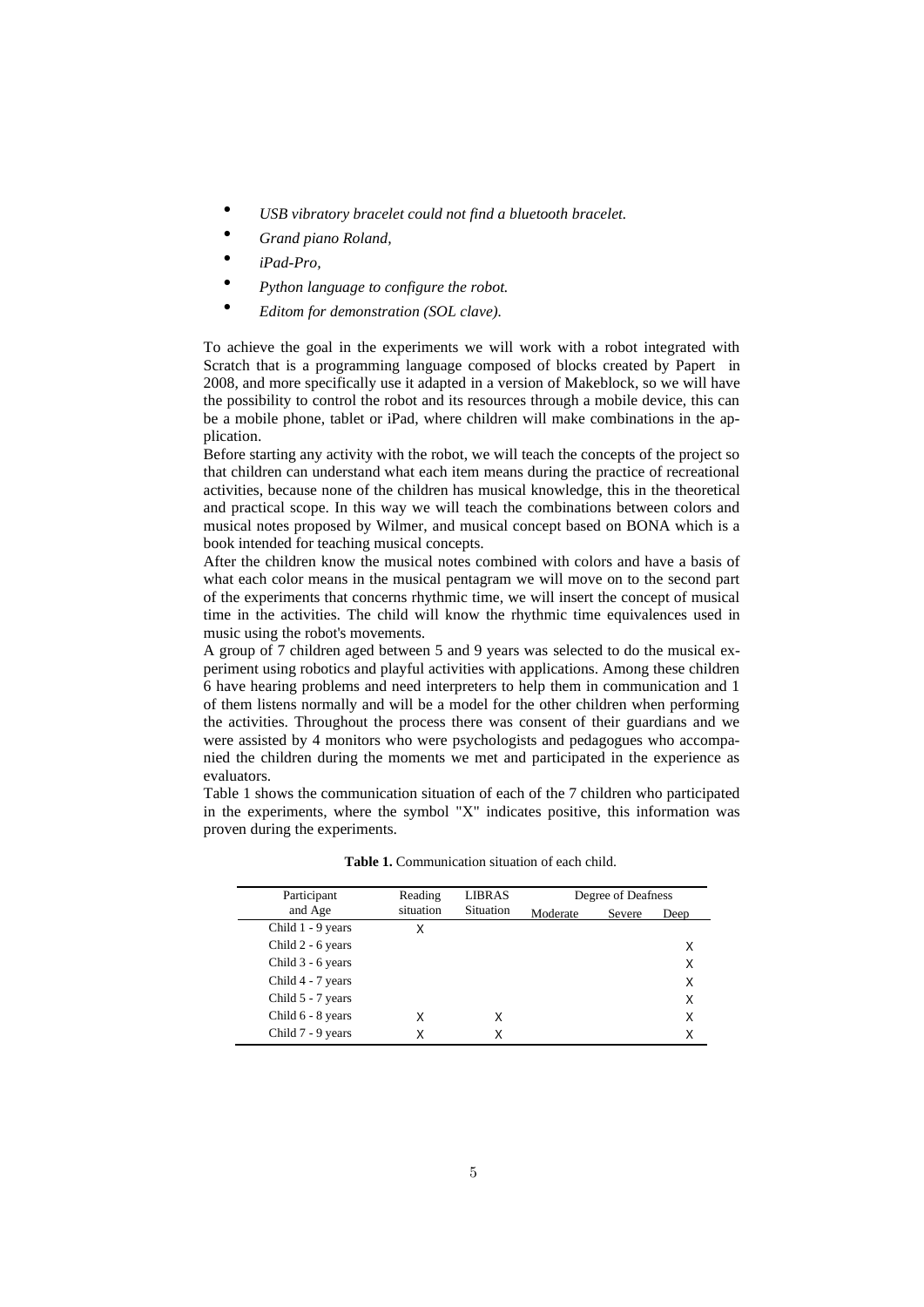The first contact with the children lasted about 4 hours, for them to become familiar with the proposed scenario and feel at ease it was necessary to do an activity to generate entertainment, so we did an activity with the use of balloons representing the colors of the musical notes that we would use in the application next. So, after the activities with balloons we set up the robot together with the kids as a mode of fun.

In the first stage of the experiments the child listener began to make the first contact with the robot and the other children followed what was done because then the other children would perform the same activity. Thus, the child listener practiced musical concepts.

In the second contact that was a following Sunday it was expected that it would be necessary to remind the children of the colors of the notes and the times that were made the movements of the robot because it had been 7 days, but it was not necessary to do this activity again because the children still remember easily what was proposed in the first activity, this was verified with a simple activity similar to that of the balloons that was performed previously, and through tests with the robot before the experiment of that day.

We started this time by the youngest child to verify that she still had the theoretical concept in mind, even because there was little time spent on the day of the first experiment and so could perform any musical activity similar to another one with little difficulty, this because she imitates the robot during the preparation of the same before the activity that day , which was proven in the participation of the child, she performed the activities without problems.

After the youngest child finished his participation it was the turn of the hearing child to take over the post and do the activities proposed on that day and again be an example for the other children, because soon after all of them they would do the same activity, as we performed in the first experiment.

In order to generate entertainment and the children could have a sense of the experiments for this stage were defined new stages of activities using the application, at that moment we made the use of the song called "Slaves of Job", where each stage of the game in the application in this experiment taught an excerpt of the music and a movement with the musical notes with colors, the steps would end at the time it was played entirely by each child. Just as in the previous activity the other children mimicked the robot's movements and raised their hands for each note presented by the robot.

For the third stage we made the use of the robot that was already used from the first stage, but unlike the other occasions the children would not command the robot via mobile device, but rather the robot would be an indicator that a musical note would be generated from a piano, in case the children pressed anote musical on the piano and the robot presented the color of the note executed on it.

As in the first two experiments the children had no contact with a physical piano, this could generate difficulty for them, so we inserted in this stage of the project a USB bracelet integrated into the robot, so when the children played a musical note on the piano it would vibrate by the fact that it was acoustic, the robot would light the LED indicating the note that was played on the piano and the bracelet would be integrated into the robot generating a vibration in the children's wrist.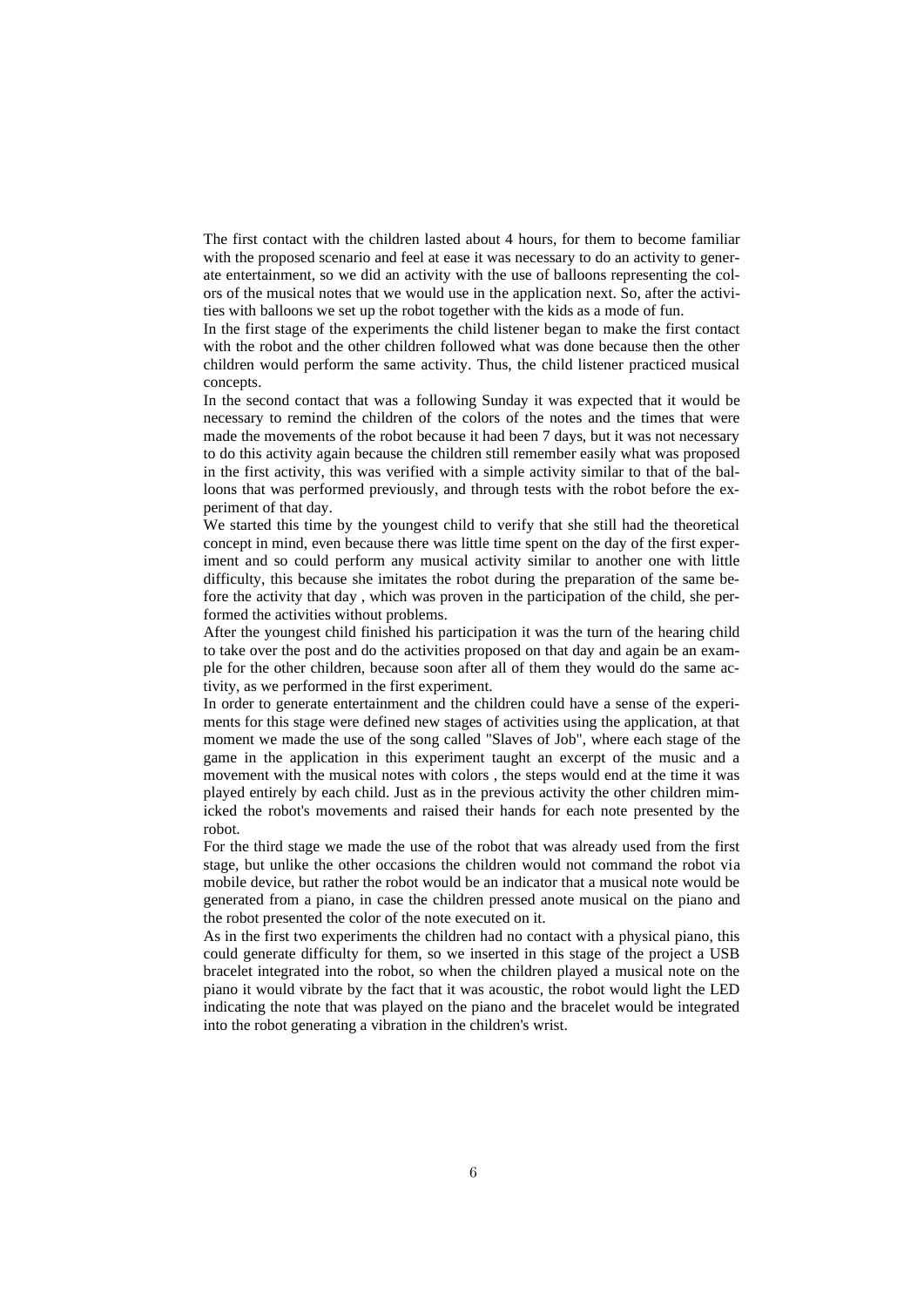We programmed the robot in advance in order to just get to the place and connect it to the piano and get satisfactory response with the notes pressed on the piano keys, so we connected the robot's USB input to the piano. At the time of the experiment of this stage the child should have his left hand on the piano, because it is the hand with the bracelet, she also felt the vibration of the piano, all this occurred in a synchronized way and we sought not to have delays, so as not to generate confusion in the children's heads.

Fig. 4 shows the final scheme of the experiment being performed by one of the children during the third experiment.



**Fig 4.** Child playing piano with all the built-in features.

In this third stage we intended to make the children play the same music used in activity 2 when they used the digital piano on the mobile device, which occurred without difficulty. Also as was proposed earlier in the other activities children who were not in contact with the piano should imitate the movements that the robot generated on top of the piano and raise their hands when the notes were performed, an activity that all children performed several times.

All experiments were carried out with the same children, we had the first step we called as experiment 1, the second stage experiment 2 and the third stage of experiment 3.

The activities we developed at all stages explored how children would deal with the concept of colors combined with musical notes, contact with electronic devices and musical rhythm, and evaluate visual and rhythmic issues performed by children when imitating the robot.

All the children performed the same activities in the same period, so it would be possible to know what was the abstraction in relation to the period of participation of all children, knowing where each one managed to get in the application and the time it took.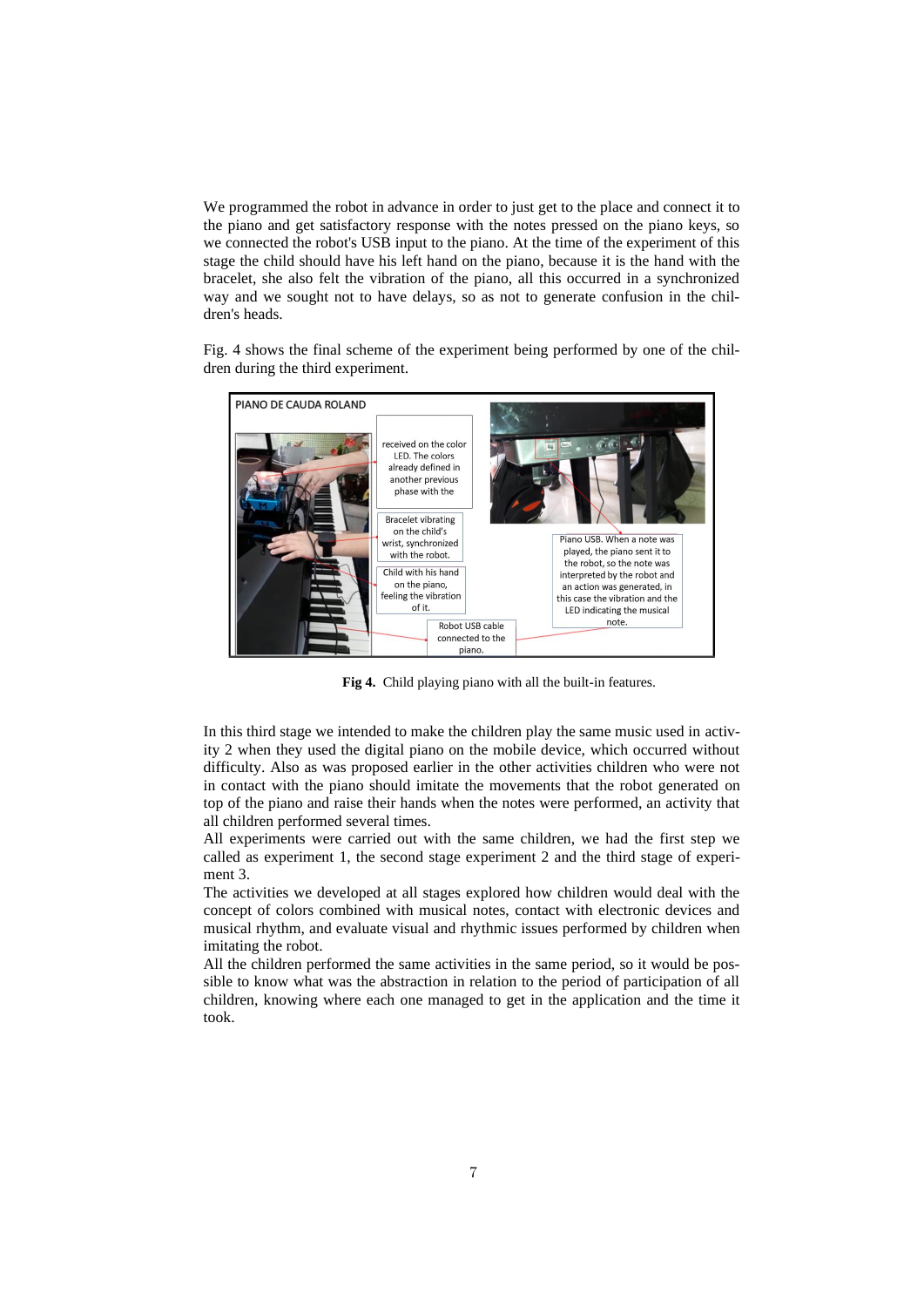At all stages the children were evaluated by monitors present at the site, one of the expected specifications would be to know if it was possible for the child to have kept in mind the concept of the activities that were performed previously, and be able to perform the musical concepts, and then know if the younger children could perform the activities more quickly because they had more examples performed before their participation in the execution.

Below is the chart showing Fig. 5 in general how was the performance in children's notes in all activities, so it is better to have a view with the general notes.



**Fig. 5.** Performance overview in experiments.

According to the results presented in the experiments so far, it can be analyzed that the child was able to learn the musical concepts due to the repetitions of theory and practice, and another relevant factor was the child to see the other children practicing when on their opportunity with the devices, and also with the help of the robot to generate the movements and present the colors as an aider was a differential for the result obtained , so know that something happened while performing a musical note on the iPad.

## **4 Final considerations**

Seeking to see beyond sound, involving different methods to help children in their interpretation of music as use of colors, we also sought to present through the literature review that there is no neurological obstacle that can compromise an individual to have a musical experience, such that the child aims to be able to make use of images and vibrations of devices , thus these items gave us a basis to be able to make a planning of how to achieve the goal allowing to insert applications and hardware in experiments with hearing impaired children.